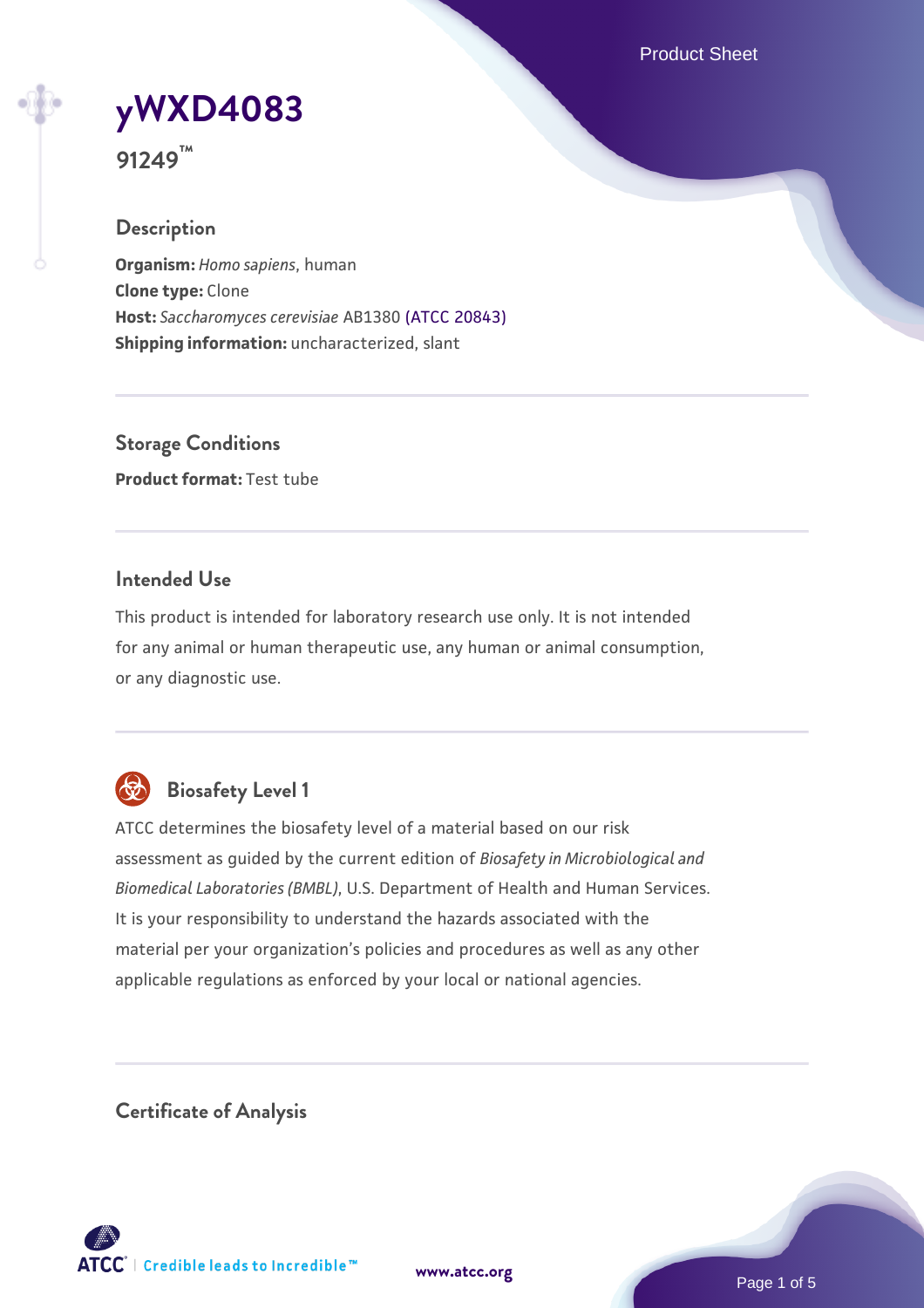## **[yWXD4083](https://www.atcc.org/products/91249)** Product Sheet **91249**

For batch-specific test results, refer to the applicable certificate of analysis that can be found at www.atcc.org.

## **Insert Information**

**Type of DNA:** genomic **Genome:** Homo sapiens **Chromosome:** X X pter-q27.3 **Gene name:** DNA Segment, single copy **Gene product:** DNA Segment, single copy [DXS2567] **Gene symbol:** DXS2567 **Contains complete coding sequence:** Unknown **Insert end:** EcoRI

## **Vector Information**

**Construct size (kb):** 255.0 **Intact vector size:** 11.454 **Vector name:** pYAC4 **Type of vector:** YAC **Host range:** *Saccharomyces cerevisiae*; *Escherichia coli* **Vector information:** other: telomere, 3548-4235 other: telomere, 6012-6699 Cross references: DNA Seq. Acc.: U01086 **Cloning sites:** EcoRI **Markers:** SUP4; HIS3; ampR; URA3; TRP1 **Replicon:** pMB1, 7186-7186; ARS1, 9632-10376

# **Growth Conditions**

**Medium:** 



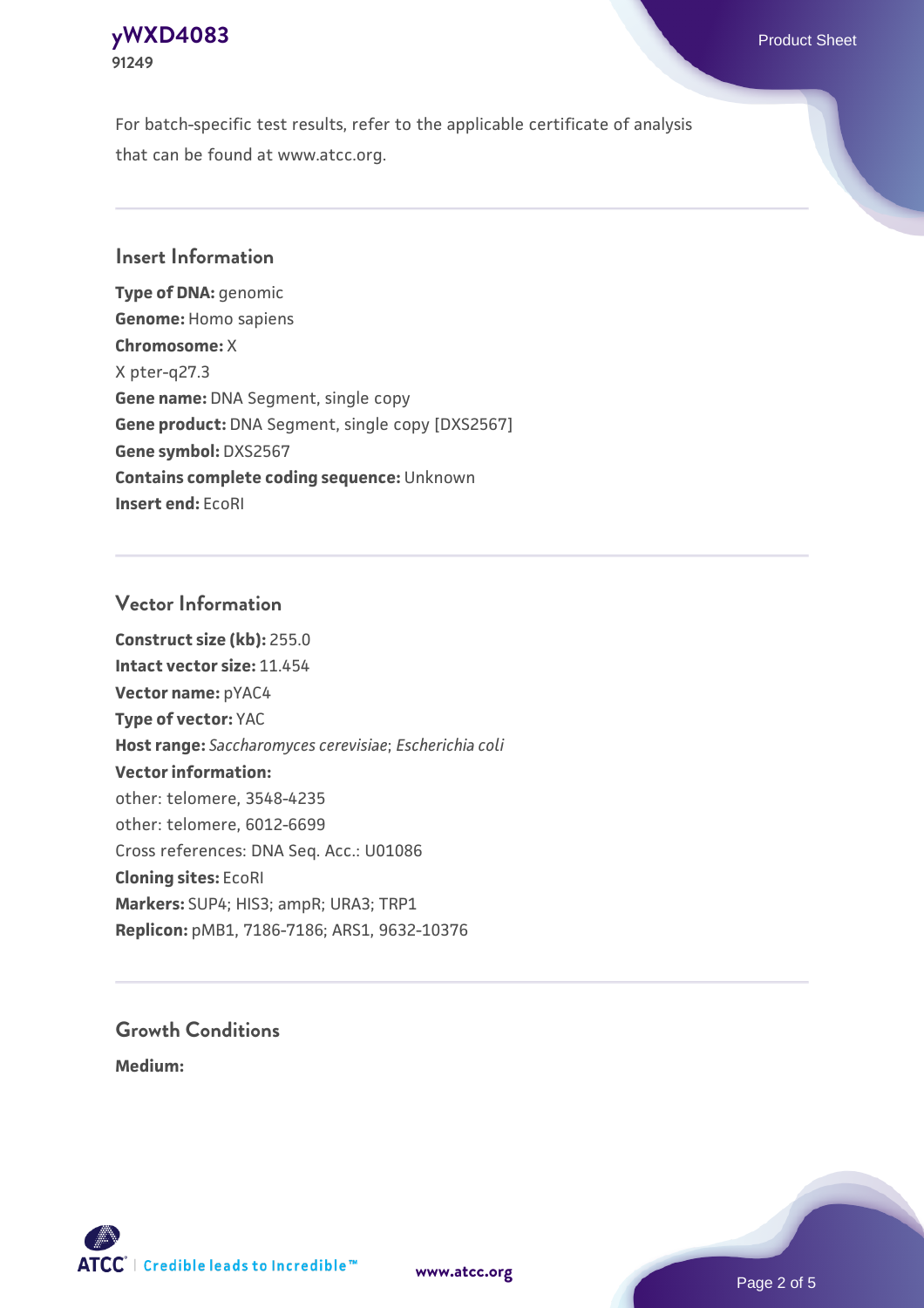#### **[yWXD4083](https://www.atcc.org/products/91249)** Product Sheet **91249**

[ATCC Medium 1245: YEPD](https://www.atcc.org/-/media/product-assets/documents/microbial-media-formulations/1/2/4/5/atcc-medium-1245.pdf?rev=705ca55d1b6f490a808a965d5c072196) **Temperature:** 30°C

#### **Notes**

More information may be available from ATCC (http://www.atcc.org or 703- 365-2620).

## **Material Citation**

If use of this material results in a scientific publication, please cite the material in the following manner: yWXD4083 (ATCC 91249)

## **References**

References and other information relating to this material are available at www.atcc.org.

### **Warranty**

The product is provided 'AS IS' and the viability of ATCC® products is warranted for 30 days from the date of shipment, provided that the customer has stored and handled the product according to the information included on the product information sheet, website, and Certificate of Analysis. For living cultures, ATCC lists the media formulation and reagents that have been found to be effective for the product. While other unspecified media and reagents may also produce satisfactory results, a change in the ATCC and/or depositor-recommended protocols may affect the recovery, growth, and/or function of the product. If an alternative medium formulation or reagent is used, the ATCC warranty for viability is no longer



**[www.atcc.org](http://www.atcc.org)**

Page 3 of 5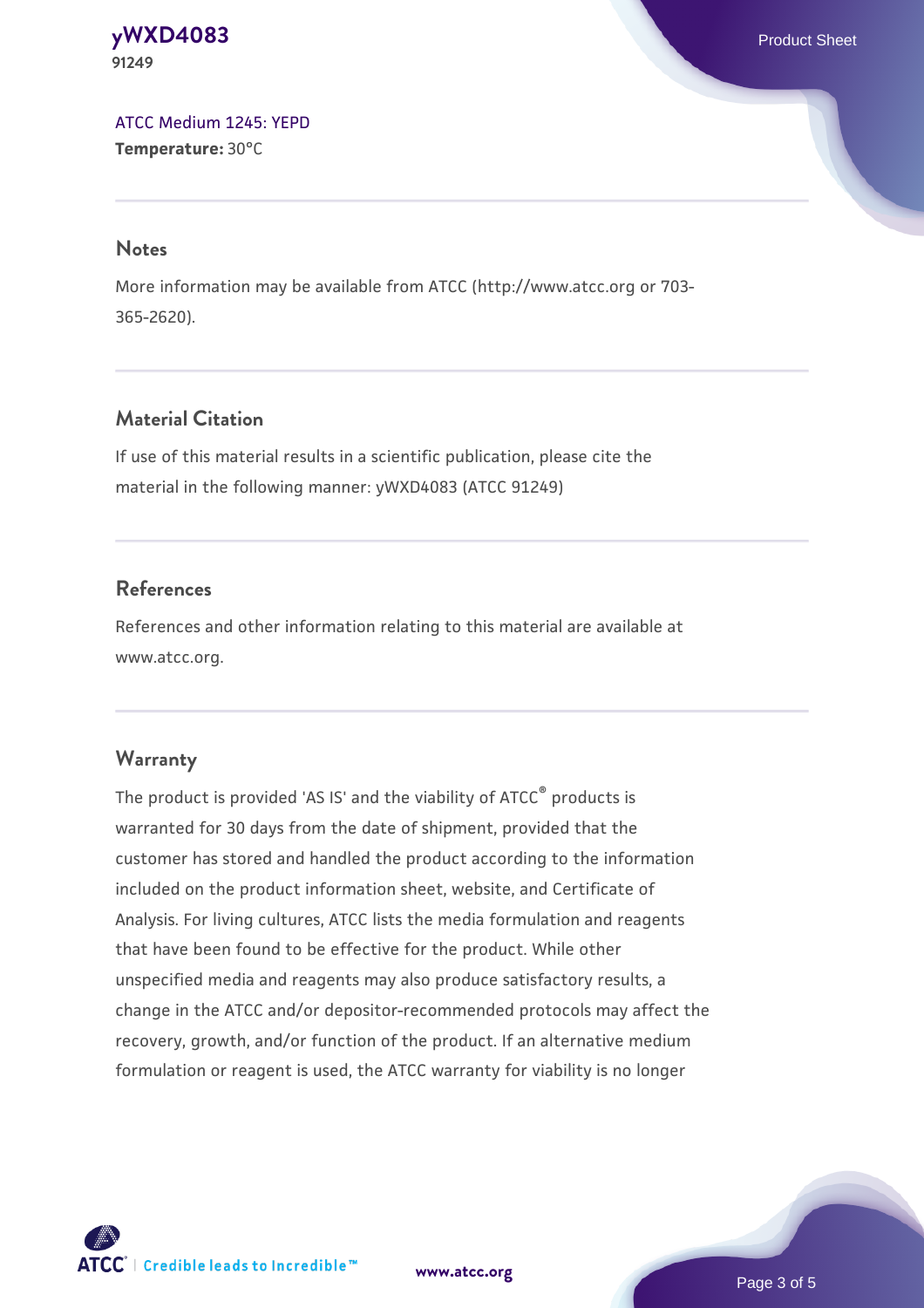**[yWXD4083](https://www.atcc.org/products/91249)** Product Sheet **91249**

valid. Except as expressly set forth herein, no other warranties of any kind are provided, express or implied, including, but not limited to, any implied warranties of merchantability, fitness for a particular purpose, manufacture according to cGMP standards, typicality, safety, accuracy, and/or noninfringement.

#### **Disclaimers**

This product is intended for laboratory research use only. It is not intended for any animal or human therapeutic use, any human or animal consumption, or any diagnostic use. Any proposed commercial use is prohibited without a license from ATCC.

While ATCC uses reasonable efforts to include accurate and up-to-date information on this product sheet, ATCC makes no warranties or representations as to its accuracy. Citations from scientific literature and patents are provided for informational purposes only. ATCC does not warrant that such information has been confirmed to be accurate or complete and the customer bears the sole responsibility of confirming the accuracy and completeness of any such information.

This product is sent on the condition that the customer is responsible for and assumes all risk and responsibility in connection with the receipt, handling, storage, disposal, and use of the ATCC product including without limitation taking all appropriate safety and handling precautions to minimize health or environmental risk. As a condition of receiving the material, the customer agrees that any activity undertaken with the ATCC product and any progeny or modifications will be conducted in compliance with all applicable laws, regulations, and guidelines. This product is provided 'AS IS' with no representations or warranties whatsoever except as expressly set forth herein and in no event shall ATCC, its parents, subsidiaries, directors, officers, agents, employees, assigns, successors, and affiliates be liable for indirect, special, incidental, or consequential damages of any kind in connection with or arising out of the customer's use of the product. While reasonable effort is made to ensure authenticity and reliability of materials on deposit, ATCC is not liable for damages arising from the misidentification or



**[www.atcc.org](http://www.atcc.org)**

Page 4 of 5